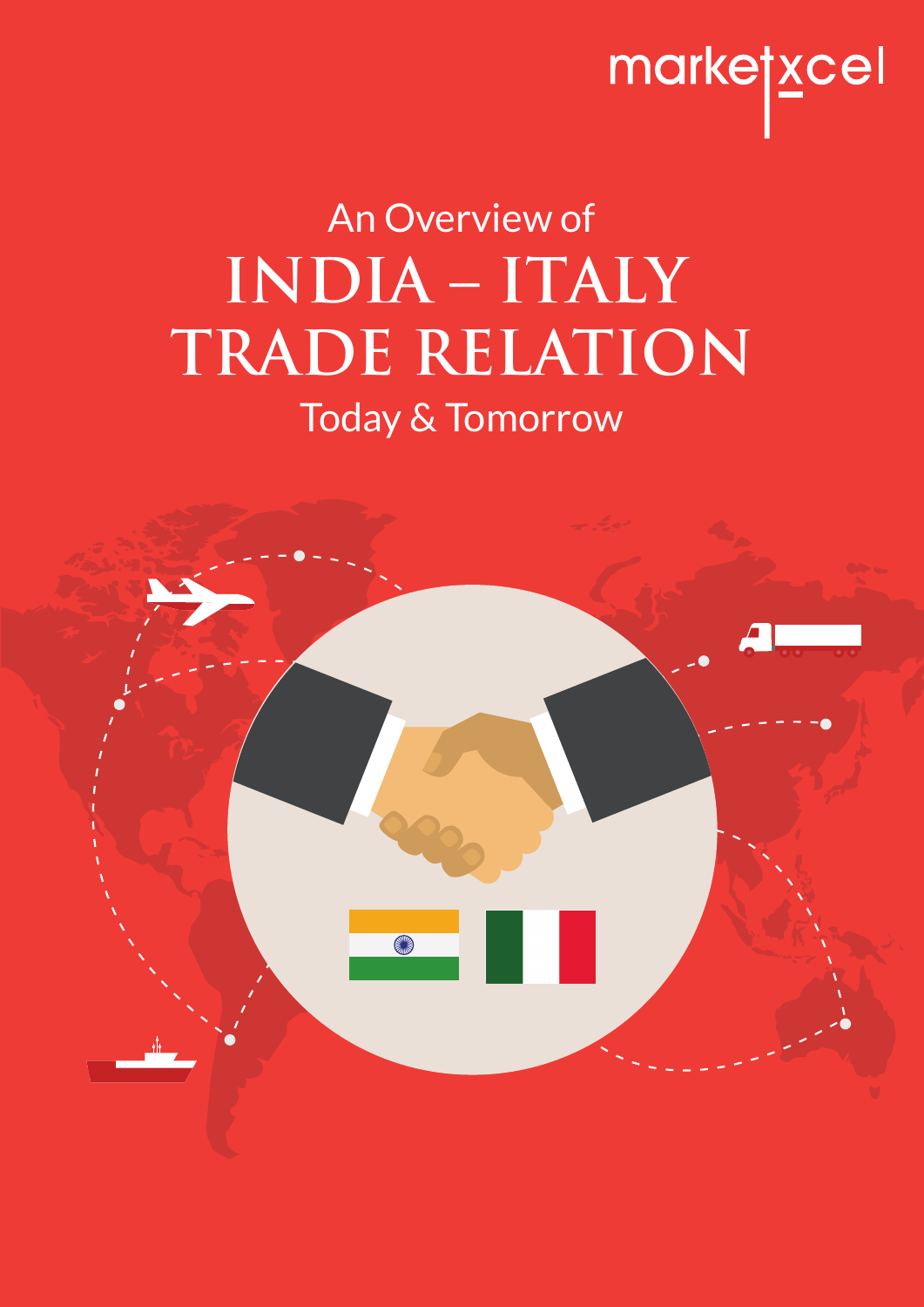# **INTRODUCTION**

# **OVERVIEW**

Italy is among India's top 5 trading partners in the EU. The balance of trade has been in India's favor since the early eighties. The bilateral trade witnessed a strong growth till 2007, before the world-wide recession of 2008 led to a marked slowdown in the Italian economy, which had an adverse impact on the bilateral trade. In 2011-12, the bilateral trade stood at nearly 9.29 billion USD registering an increase of 18% vis-à-vis 2010-11 owing primarily to the global economic recovery. However, in 2012-13 the total bilateral trade decreased to about 7.73 billion USD due to the onset of a severe economic recession in Italy coupled with the economic austerity and reform program initiated by the Italian government in 2012. In 2014-15, the total trade was of US\$9 billion with a negative growth of 1.12%.

# **ECONOMY OF INDIA**

As the world's third largest economy in purchasing parity terms, India aspires to better the lives of all its citizens and become a high-middle income country by 2030. Between 2011-15, more than 90 million people escaped extreme poverty and improved their living standards thanks to robust economic growth. However, India's growth rate has decelerated in the past two years.



India's ability to achieve rapid, sustainable development will have profound implications for the world. India's success will be central to the world's collective ambition of ending extreme poverty and promoting shared prosperity, as well as for achieving the 2030 Sustainable Development Goals (SDGs). Indeed, the world will be able to eliminate poverty only if India succeeds in lifting its citizens above the poverty line.

Previously, the growth was projected to be 6.0 percent this fiscal year and expected to rise to 6.9 percent in 2020/21 and to 7.2 percent in the following year.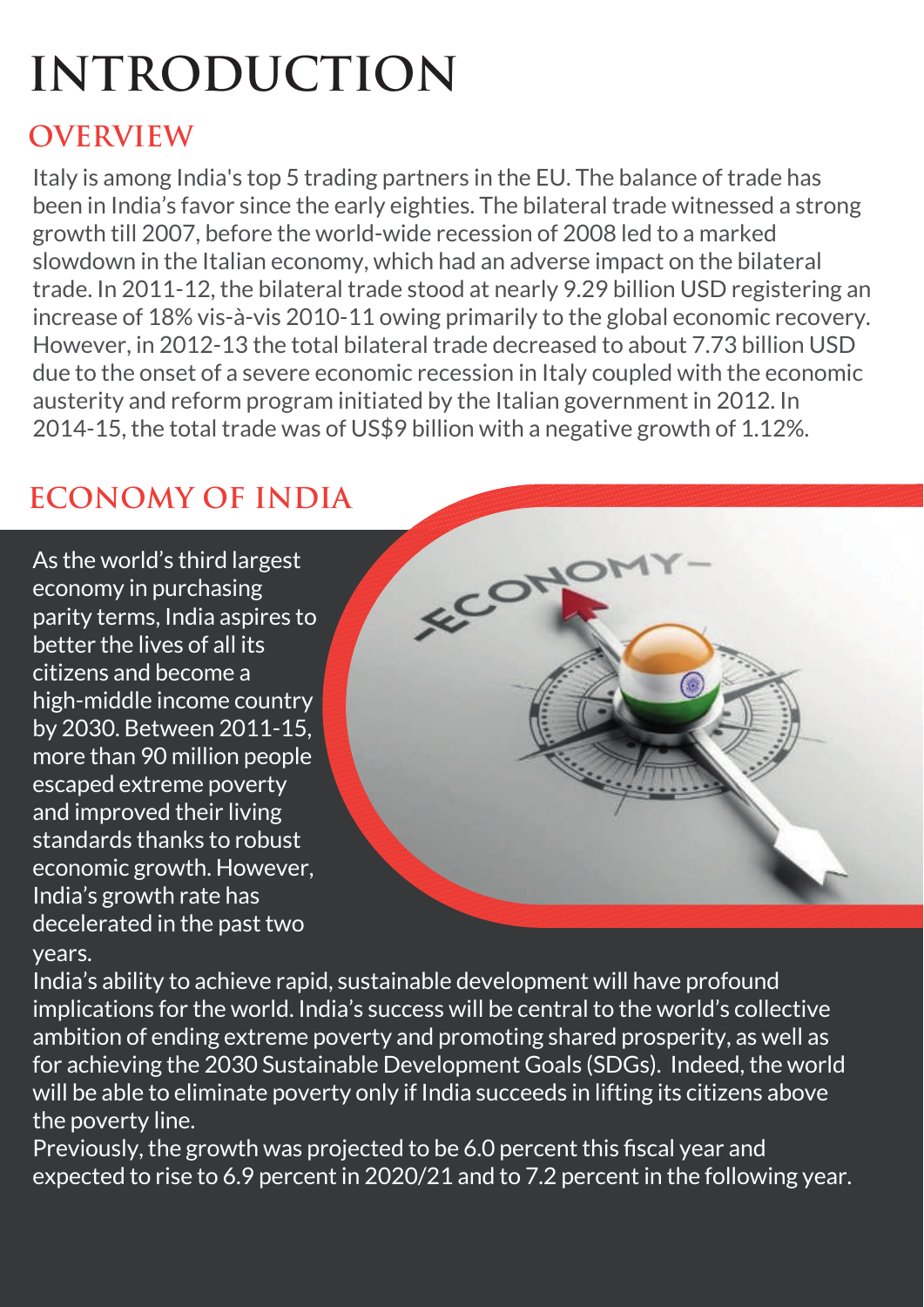# **INDIA'S GROWTH PROJECTIONS REVISED DOWN**

Given the challenges that businesses and people are facing currently, the Indian economy is most likely to experience a lower growth during the last quarter of the current fiscal. In case the spread of corona virus continues, growth may remain subdued in the first quarter of FY 20-21 as well. Most multilateral agencies and credit rating agencies have therefore revised their 2020 and 2021 growth projections for India keeping in view the negative impact of coronavirus-induced travel restrictions, supply chain disruptions, subdued consumption and investment levels on the growth of both the global and the Indian economy.

#### **The Economist Intelligence Unit (EIU)**

in its post-Covid-19-outbreak revised the growth forecast for G20 countries in 2020 downgraded projected FY21 GDP growth of India to 2.1 per cent from 6 per cent before the outbreak. While this looked like a free fall but when compared with other G20 countries, India's growth projection stood on the top while others are set to dive deep into recession except for two other countries – China and Indonesia, where both of these country will grow at 1 per cent in 2020. The biggest contraction in the GDP growth this year among the rest 17 of the G20 countries would be suffered by Italy (-7 per cent), Germany (-6.8 per cent) and Argentina (-6.7 per cent) followed by Brazil (-5.5 per cent), Mexico (-5.4 per cent), France (-5 per cent), Saudi Arabia (-5 per cent), and UK (-5 per cent). The US economy would contract by-2.2 per cent in 2020.

#### **Moody's Investors**

Service on Tuesday slashed India's growth forecast for the calendar year 2020 to 0.2%, from 2.5% projected in March. For 2021, the rating agency expects India's growth to rebound to 6.2%. China is projected to grow 1 per cent in 2020 and 7.1 per cent in 2021.

#### **The International Monetary Fund (IMF)**

IMF further slashed India's growth estimate for FY21 to 1.9% from 5.8% estimated in January, warning that the "worst recession since the Great Depression" will dwarf the economic damage caused by the global financial crisis a decade back. It also said that India and China would be the only two major economies likely to register growth, with all others contracting.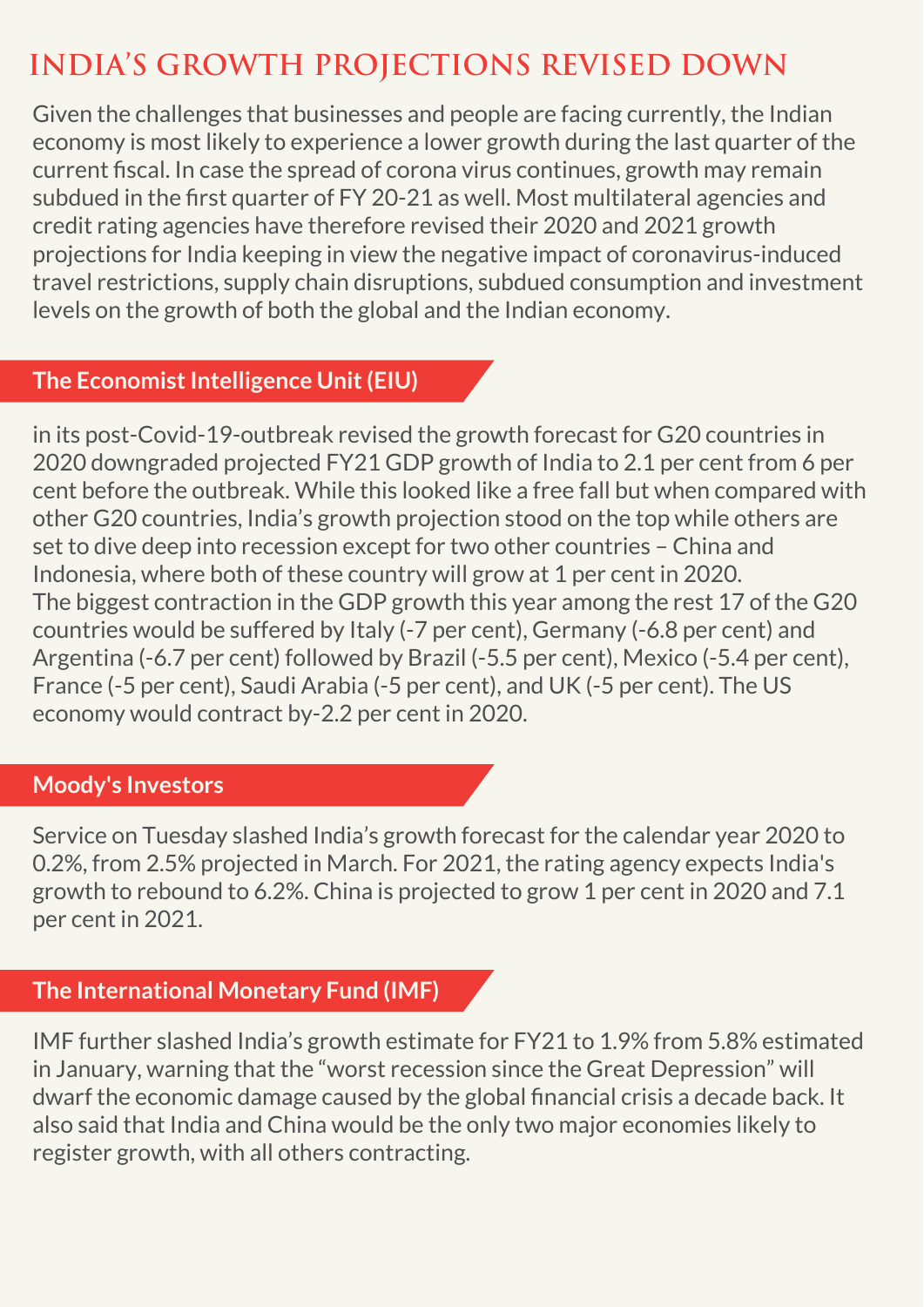## **An Overview of the Indian Economy and Latest Developments**

**(INR trillion)**

| <b>MACRO ECONOMIC INDICATORS</b>     | 2016   | 2017   | 2018   | 2019 | 2020   |
|--------------------------------------|--------|--------|--------|------|--------|
| <b>GDP at market prices</b>          | 153.6  | 7.2    | 6.8    | 5.8  | 6.2    |
| <b>Total domestic demand</b>         | 156.3  | 9.9    | 7.7    | 5    | 6.1    |
| <b>Exports of goods and services</b> | 29.5   | 4.7    | 12.5   | 5    | 4.4    |
| Imports of goods and services        | 32.2   | 17.6   | 15.4   | 2.2  | 4.4    |
| Net exports 1                        | $-2.7$ | $-2.8$ | $-1.1$ | 0.5  | $-0.2$ |

#### **India's share in global trade**

India's share in global trade (merchandise and services) was 2.1% (481.74 USD billion out of total 23,044 USD billion) for exports and 2.6% (600.62 USD billion out of total 23,112 USD billion) for imports in 2017.

Total exports from India (Merchandise and Services) registered a growth of 2.13 per cent year-on-year during April 2019-February 2020 to US\$ 491.64 billion, while total imports are estimated at US\$ 559.45 billion, according to data from the Ministry of Commerce & Industry. While India's share in Italy is only 1.30 for import and 0.86 % for export.

# **ECONOMY OF ITALY**

In recent years, supportive global economic conditions, expansionary monetary policy, structural reforms and prudent fiscal policy supported Italy's gradual economic recovery. Exports, private consumption and more recently investment drove growth, buttressed by a shift of export industries towards higher value-added products. The employment rate has increased by 3 percentage points since 2015 and the health of the banking system has improved. However, the recovery has slowed. GDP is projected to contract by 0.2% in 2019 and expand by 0.5% in 2020. Expansionary fiscal policy and low growth will push the general government budget deficit to 2.5% of GDP in 2019 from 2.1% in 2018.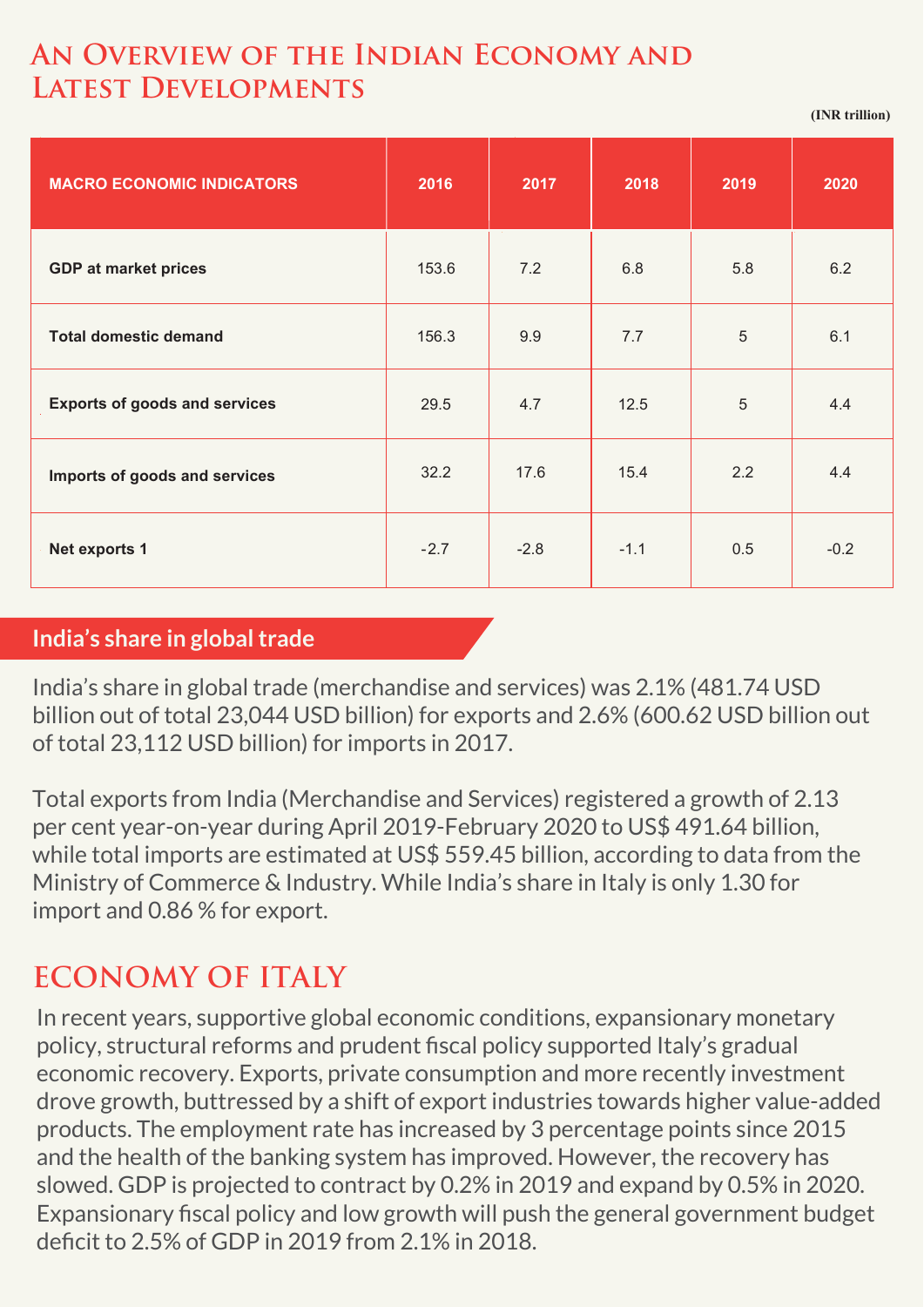A wholly unpredictable shock hit the Italian economy in February 2020, as Covid-19 began to spread nationwide. It is a combined supply and demand shock: many business activities around the country have been brought to a halt for an indeterminate period in order to limit the spread of the virus, while demand for goods and services collapsed at home and abroad. During this crisis, the outlook for the economy has dramatically worsened. And it is unclear when it might improve, even on the supply side.

If the health situation does not improve compatibly with this supply scenario, then the economic projections will have to be revised downwards. Inevitably, GDP will fall sharply in 2020 - by -6.0% according to the forecasts.

The International Olympic Committee (IOC) announced that the 2026 Winter Olympics will be staged at the Italian venue of Milan/Cortina d'Ampezzo. It has been estimated that the Games will generate five billion euros (\$5.69 billion) and create 20,000 jobs for Italy. This might improve the economy of Italy.

| <b>MACRO ECONOMIC INDICATORS</b>     | 2016   | 2017 | 2018   | 2019   | 2020   |
|--------------------------------------|--------|------|--------|--------|--------|
| <b>Gross domestic product</b>        | 1.2    | 1.7  | 0.8    | $-0.2$ | 0.5    |
| <b>Total domestic demand</b>         | 1.6    | 1.3  | 0.9    | $-0.4$ | 0.6    |
| <b>Exports of goods and services</b> | 2.3    | 6.4  | 1.4    | 2.7    | 2.3    |
| Imports of goods and services        | 3.8    | 5.8  | 1.8    | 2.1    | 2.7    |
| <b>Net exports</b>                   | $-0.4$ | 0.4  | $-0.1$ | 0.2    | $-0.1$ |

*(Euro million)*

## **An Overview of The Italian Economy**

\*Based on the Interim Economic Outlook released on 6 March 2019, taking account of the second estimate of 2018Q4 on 8 March 2019.

# **ITALY IMPORT-EXPORT**

Italy is the 7th largest export economy in the world and the 20th most complex economy according to the Economic Complexity Index (ECI). In 2017, Italy exported \$482B and imported \$441B, resulting in a positive trade balance of \$40.8B. In 2017, the GDP of Italy was \$1.93T and its GDP per capita was \$39.4k.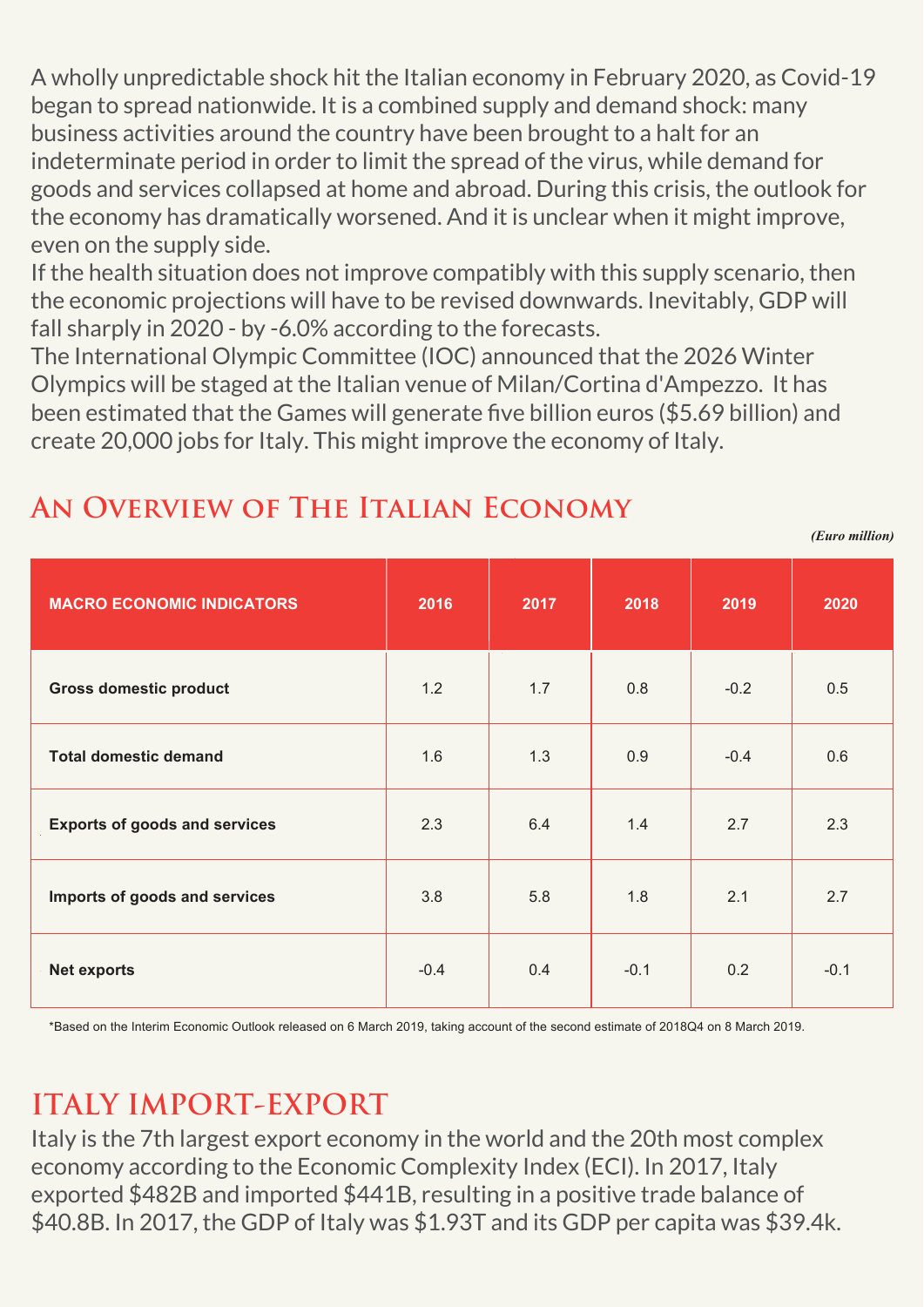Since the country's manufacturing sector is specialized in high-quality goods, Italy plays an important role in the global market of luxury goods. The country's main exports are mechanical machinery and equipment, which account for around 24% of total exports, as well as motor vehicles and luxury vehicles (7.2%). Home to some of



world's most famous fashion brands, Italy occupies a special niche in the global market of fashion and clothing. In fact, exports of clothing and footwear account for around 11.0% of the country's total exports. Other important exports include electronic equipment (5.6%) and pharmaceutical products (4.6%).

### The top export destinations are listed below (%):

| <b>Export Destination</b>                  | Germany | <b>France</b> | <b>USA</b> | <b>UK</b> | China                    | <b>Turkey</b>            | India                    |
|--------------------------------------------|---------|---------------|------------|-----------|--------------------------|--------------------------|--------------------------|
| <b>Products %</b>                          | 12%     | 10%           | 9.3%       | 5.2%      | 3.40%                    | 2.40%                    | 0.86%                    |
| <b>Machinery (Auto ancillary</b><br>parts) | 22      | 21            | 22         | 22        | 32                       | 34                       | 44                       |
| <b>Transportation</b>                      | 13      | 13            | 21         | 12        | 15                       | 15                       | 5                        |
| <b>Chemical product</b>                    | 11      | 8.7           | 15         | 11        | 11                       | 9                        | 14                       |
| <b>Textiles</b>                            | 5.2     | 6.2           | 4.3        | 7.5       | 7.9                      | 5.2                      | 1.9                      |
| <b>Animal Hides</b>                        | 1.3     | 3.6           | 2.5        | 2.7       | 5.7                      | $\overline{\phantom{a}}$ | 2.3                      |
| <b>Metal</b>                               | 15      | 11            | 4.7        | 6.2       | 5.4                      | 8.9                      | 7.6                      |
| <b>Instrument</b>                          | 2       | 2.5           | 4.1        | 2.7       | 5                        | 2.4                      | $\overline{4}$           |
| <b>Plastic and Rubber</b>                  | 7.6     | 6.4           | 2.2        | 4.2       | 3.9                      | 8.1                      | 5.9                      |
| <b>Footwear &amp; Headwear</b>             | 1.9     | 3.5           | 2.9        | 3.2       | 2.2                      | $\overline{\phantom{a}}$ | $\overline{\phantom{a}}$ |
| <b>Foodstuffs</b>                          | 6.4     | 5.3           | 7.7        | 10        | 1.9                      | $\overline{\phantom{a}}$ | $\blacksquare$           |
| <b>Mineral Products</b>                    | 0.83    | 2.2           | 1.1        | 0.96      | 1.7                      | 6.5                      | 4.6                      |
| <b>Paper Goods</b>                         | 2.2     | 3.1           | 0.65       | 2.2       | 1.6                      | 1.7                      | 2.7                      |
| <b>Stone and glasses</b>                   | 1.9     | 2.8           | 3.2        | 1.6       | ٠                        | $\overline{\phantom{a}}$ | $\blacksquare$           |
| <b>Precious Metal</b>                      | 0.83    | 1.5           | 0.68       | 2.6       | $\overline{\phantom{a}}$ | 2.8                      | $\overline{\phantom{a}}$ |
| <b>Animal Products</b>                     | 1.8     | 2             | 0.91       | 1.8       | ٠                        | $\blacksquare$           | $\blacksquare$           |
| <b>Vegetable Products</b>                  | 4.1     | 2.3           | 0.74       | 2.1       | $\overline{\phantom{a}}$ | $\blacksquare$           | $\blacksquare$           |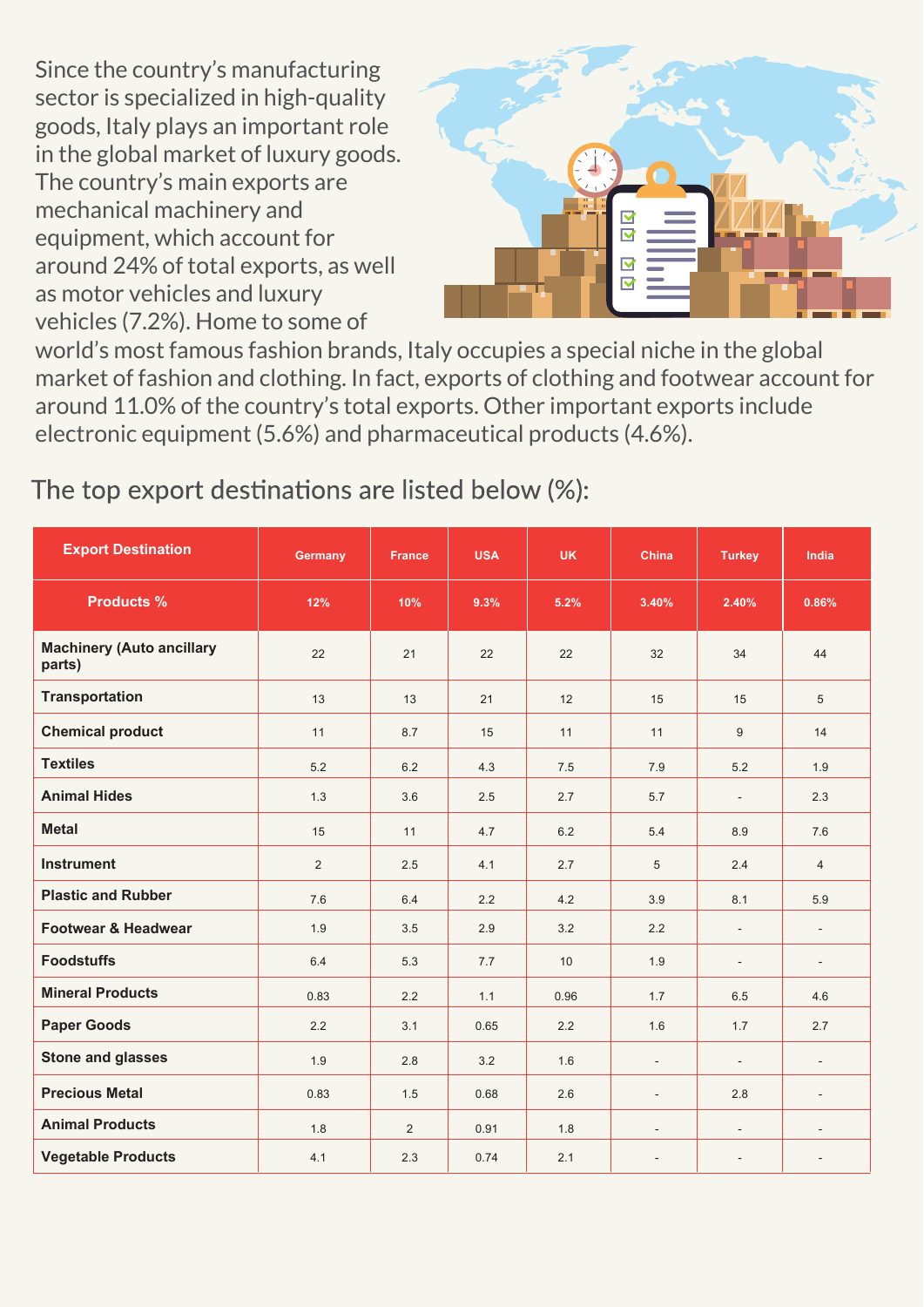Italy's main imports are fuels, which account for around 17% of total imports. This is due to the country's lack of natural resources, which makes it highly dependent on energy imports. Other imports include machinery (14.2%), raw materials (10.0%) and food (7.0%). Italy is a net food importer because the landscape is not suitable for developing agriculture.

Since the financial crisis, merchandise imports have expanded at a slower rate on average than merchandise exports. In fact, in the last six years, merchandise imports have grown a meager 0.4%.

#### The top export destinations are listed below (%):

| <b>Export Destination</b>                  | Germany        | <b>France</b>  | China                    | <b>Netherlands</b> | <b>Spain</b> | India                    |
|--------------------------------------------|----------------|----------------|--------------------------|--------------------|--------------|--------------------------|
| <b>Products %</b>                          | 16%            | 9%             | 7.20%                    | 5.6%               | 5.1%         | 1.30%                    |
| <b>Machinery (Auto ancillary</b><br>parts) | 24             | 14             | 37                       | 32                 | 7.2          | 11                       |
| <b>Transportation</b>                      | 21             | 15             | 3.6                      | 2.8                | 23           | 4.6                      |
| <b>Chemical product</b>                    | 13             | 16             | 5.8                      | 17                 | 12           | 10                       |
| <b>Textiles</b>                            | 2.2            | 4.2            | 16                       | 3                  | 3.9          | 15                       |
| <b>Animal Hides</b>                        | 0.44           | 2.7            | 3.5                      | 1.5                | 1.7          | 4.7                      |
| <b>Metal</b>                               | 9.4            | 8.7            | 9.3                      | 7.1                | 8.6          | 25                       |
| <b>Instrument</b>                          | 4.6            | 3.1            | 4.9                      | 6.5                | 0.79         | $\overline{\phantom{a}}$ |
| <b>Plastic and Rubber</b>                  | 8.2            | 7.2            | 4.7                      | 6.9                | 6.4          | 6.4                      |
| Footwear & Headwear                        | 0.39           | 1.4            | 3.7                      | 1.6                | 1.3          | 2.8                      |
| <b>Foodstuffs</b>                          | $\overline{4}$ | 4.7            | $\blacksquare$           | 4.5                | 1.3          | $\overline{a}$           |
| <b>Mineral Products</b>                    | $\overline{2}$ | 5.4            | $\overline{\phantom{a}}$ | 3.4                | 3.2          | 6.1                      |
| <b>Paper Goods</b>                         | 2.3            | 1.8            | $\overline{\phantom{a}}$ | 1.1                | 1.6          | $\overline{\phantom{a}}$ |
| <b>Stone and glasses</b>                   | $\mathbf{1}$   | $\mathbf{1}$   | 1.6                      | 0.29               | 1.2          | $\overline{\phantom{a}}$ |
| <b>Precious Metal</b>                      | 1.3            | 2.3            | $\blacksquare$           | 0.24               | 1.7          | 2.8                      |
| <b>Animal Products</b>                     | 3.8            | $\overline{7}$ | $\overline{\phantom{a}}$ | 5.7                | 7.4          | 3                        |
| <b>Vegetable Products</b>                  | 0.85           | 3.1            | $\blacksquare$           | $\overline{4}$     | 5.2          | 5.1                      |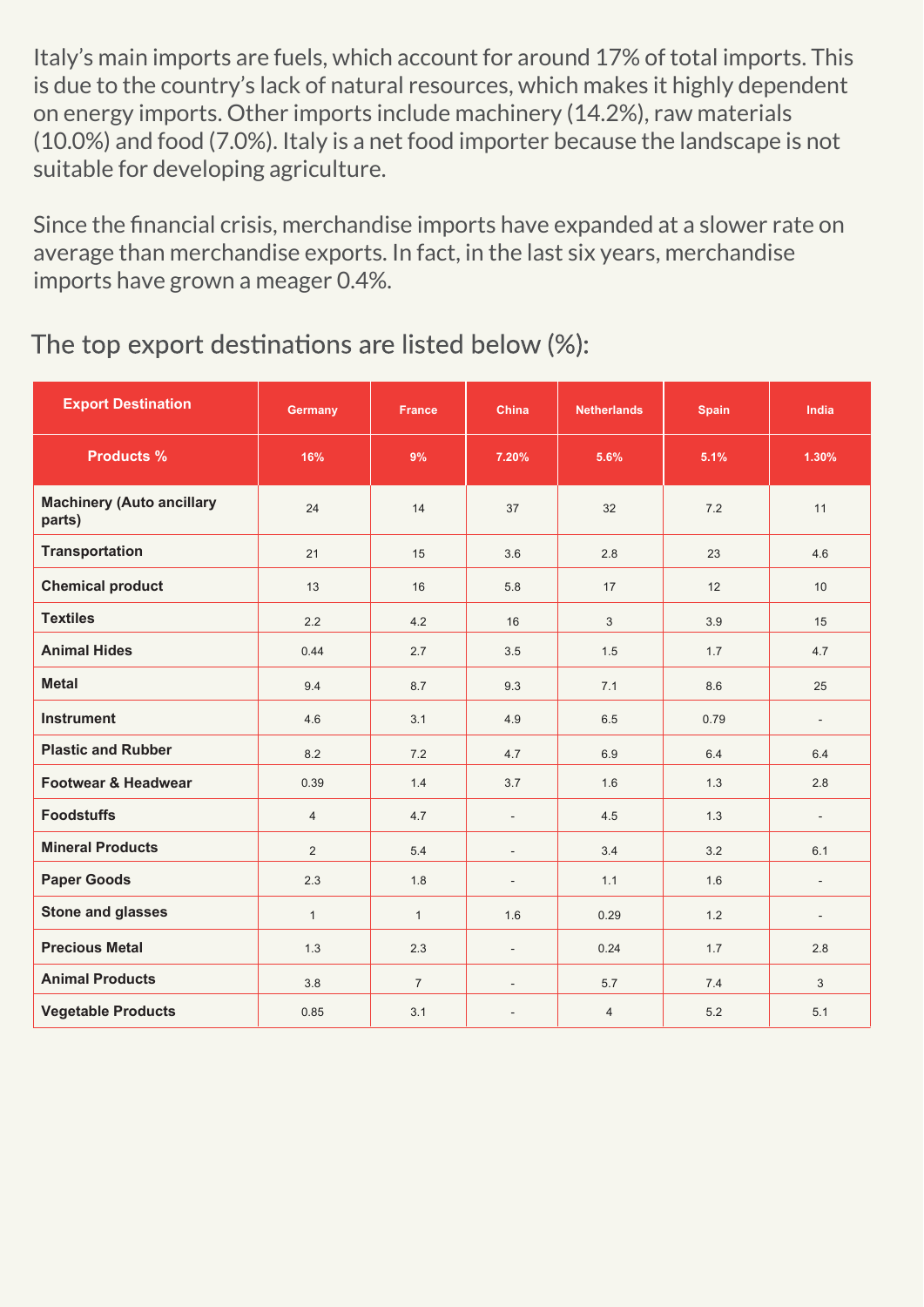# **INDIA-ITALY ECONOMIC RELATIONS**

India is Italy's fifth largest trading partner in the EU. Balance of trade has been in India's favor since 1988. The volume of bilateral trade during 2016 has reached Euro 7516.90 million. The exports from India reached 4,620.84 million USD, with an increase of 5.94% in comparison to 2015. During 2016, India's imports from Italy stood at 3,573.38 million USD, registering a decrease of -2.17% compared to 2015. Thus, the balance of trade remained in India's favor (+960.88 million). Future Prospects for investment and trade are encouraging, as India is increasingly being seen as an emerging economic power in the world and an important economic partner in Asia, both in terms of trade and investment

#### **INVEST INDIA & ITALIAN TRADE AGENCY SIGN MOU**

Invest India signed a Memorandum of Understanding (MoU) with Italian Trade Agency (ITA), which marks the start of an Indo-Italian partnership focusing on deepening engagement among stakeholders in both the ecosystems, providing favorable business environment and necessary guidance to companies of both countries for sustainable growth of their businesses in India and Italy, respectively. The MoU was signed between Mr. Deepak Bagla, CEO & MD, Invest India and Mr. Michelle Scannavini, President, ITA, on the side lines of the India-Italy CEO Roundtable. Invest India is the national Investment Promotion and Facilitation Agency of the Government of India, mandated to facilitate investments in India as it is envisaged to be the first point of reference for potential investors. ITA is the governmental organisation mandated to promote the internationalization of Italian companies. The salient features of the MoU include:

- Sharing economic information related to foreign direct investment
- Promoting and facilitating inbound FDI, coming from or proposed by Indian and Italian investors respectively
- Sharing and exchange of business information regarding various investment sectors including the legal and regulatory framework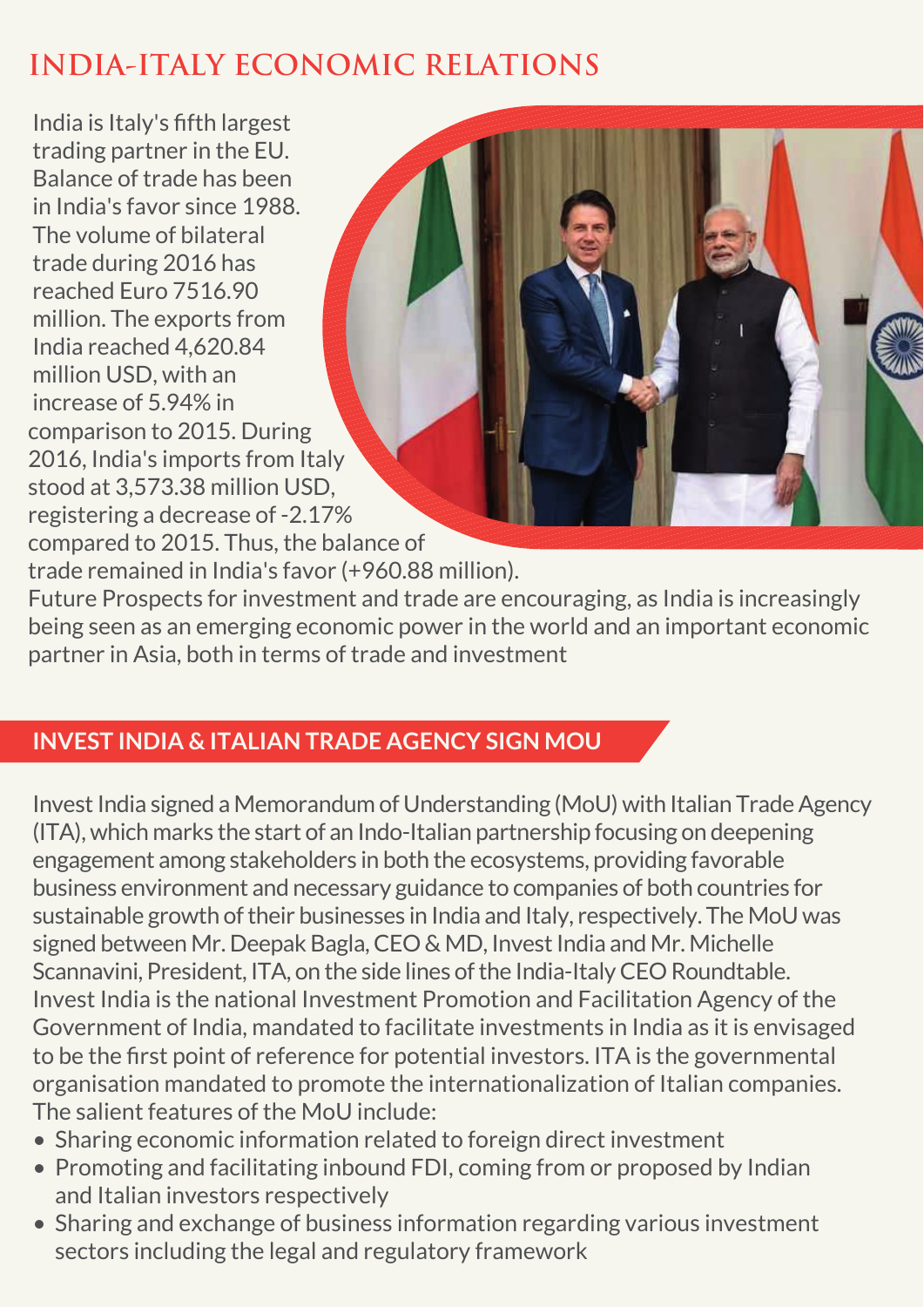#### **TITAGARH-MERMEC JOINT VENTURE AGREEMENT**

A venture named **Devadoot** started operating from 2017 in India. The Indian Railways is carrying on an important investment plan to implement the safety of the railways and to optimize the maintenance management. To properly accomplish, the project requires the joint effort of strong international players, market leader companies and the more advanced national railways sector. To give this effort a fillip, Titagarh and Mermec, both leaders in their respective railways markets, signed a Joint Venture Agreement to cooperate in India and some neighboring countries. Mr.



Umesh Chowdhary, MD, Titagarh Wagons Ltd. and Mr. Vito Pertosa, CEO and President, Mermec Spa signed and exchanged the MoU.

The Joint Venture, named Devadoot is designed to manufacture, sell, rent and manage, high-tech systems and measuring trains, for the safety of the railway lines and trains. The venture will develop and manufacture also high-tech and cost-effective trackside signaling systems. The accessible market (value) for the venture is around 1.5 billion Euros.

#### **INDIA & ITALY SET UP FAST-TRACK MECHANISM TO FACILITATE INVESTMENT**



The fast-track system will be reviewed twice a year at the level of Director General for Internationalization and Trade Promotion, Ministry of Economic Development, Italy and Indian Ambassador in Italy. The Indian Embassy and Ministry of Economic Development, Italy, will meet on the working level at shorter intervals as and when required to review the progress achieved. On 17 July 2019, a fast-track system was made by the companies and investors of India. Italy decided to make investment

proposals in both the countries. The main aim is to facilitate the Italian companies and investors in India. Indian companies and investors in Italy decided to establish a fast-track system for companies and investors of both the countries. The key objective of the system in India is to pave the way to identify and solve problems faced by the Italian companies and investors with their operations in India. It serves as a platform for discussing general suggestions from the point of view of Italian companies and investors. The Department for Promotion of Industry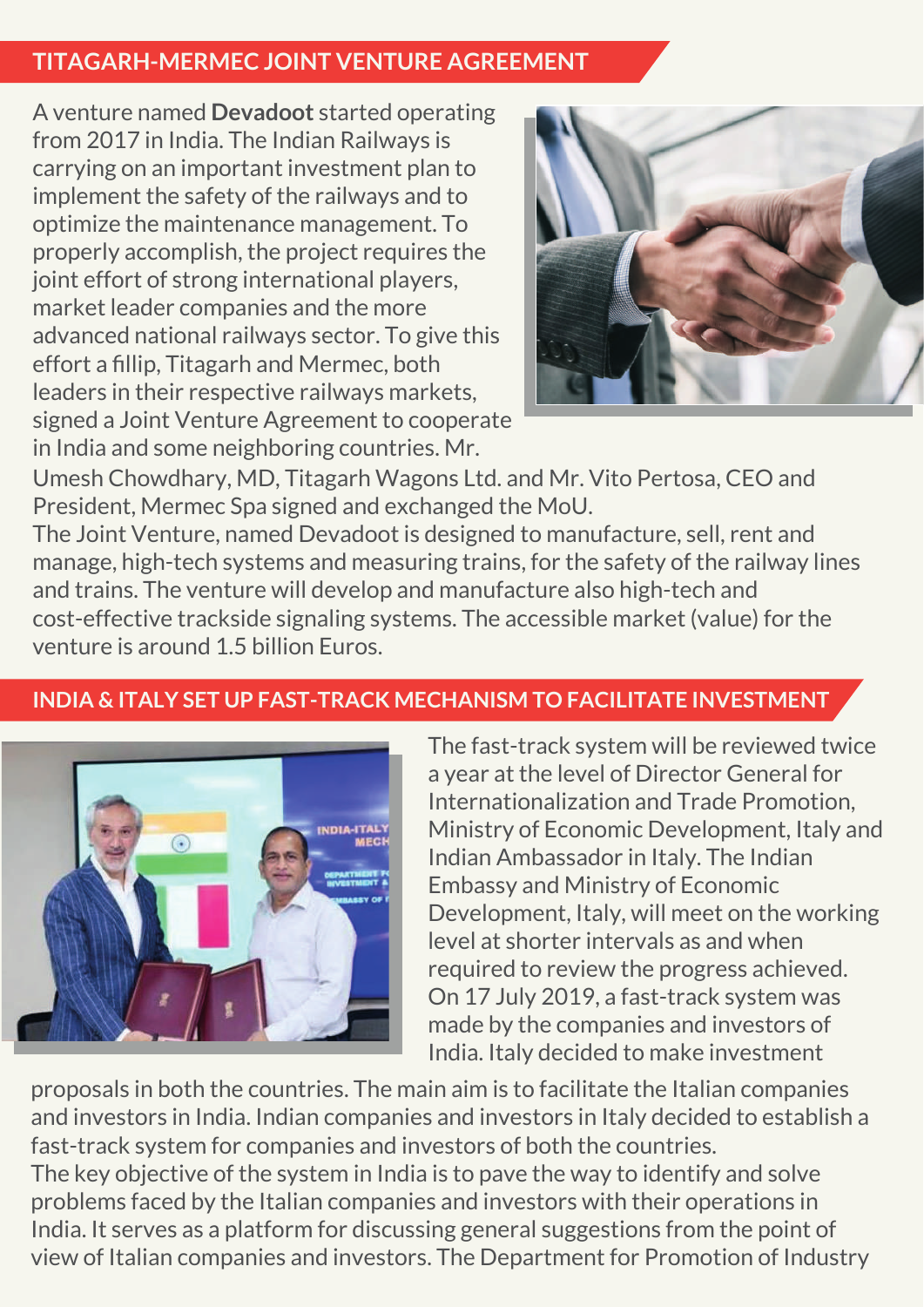and Internal Trade (DPIIT), under the ministry, will represent the Indian side in this system. The department will facilitate the participation of other relevant ministries and authorities on a case by case basis. The Italian Embassy in India, in close cooperation with the Italian Trade Agency and relevant Ministries in Italy, will represent the Italian side of this system in India.

#### **ITALY'S WARM GESTURE TO INDIA**

India was scheduled to host the G20 summit in 2021 and Italy in 2022. But Prime Minister Narendra Modi said he had requested Italy to host the summit in 2021 and allow India to host it in 2022, on the occasion of the 75th year of India's independence.

 Italy agreed to let India host the G20 summit in 2022 in its place owing to the momentum in bilateral ties in the past two years that allowed the two countries to overcome the dispute over two Italian marines accused of killing two Indian fishermen. It highlights the long-standing collaboration between Indian and Italian institutions, which will be further enhanced through a center of excellence.

#### **ITALIAN INVESTMENT IN INDIA**

According to the Italian Embassy in India, there are approximately 600 Italian companies currently operating in the country. To put this figure in perspective, 1,500 German companies and 750 French companies are also active in India. Italy ranks 17th in FDI inflow in India April 2000 to December 2018. Total FDI inflows from Italy are USD 2.72 billion during this period. The highest FDI inflows from Italy to India sector wise include:

- Automobile at 54 percent;
- Services at 6 percent: and
- Railways at 4 percent

| Year    | <b>FDI from Japan (USD million)</b> |
|---------|-------------------------------------|
| 2013-14 | 185                                 |
| 2014-15 | 167                                 |
| 2015-16 | 279                                 |
| 2016-17 | 364                                 |
| 2017-18 | 308                                 |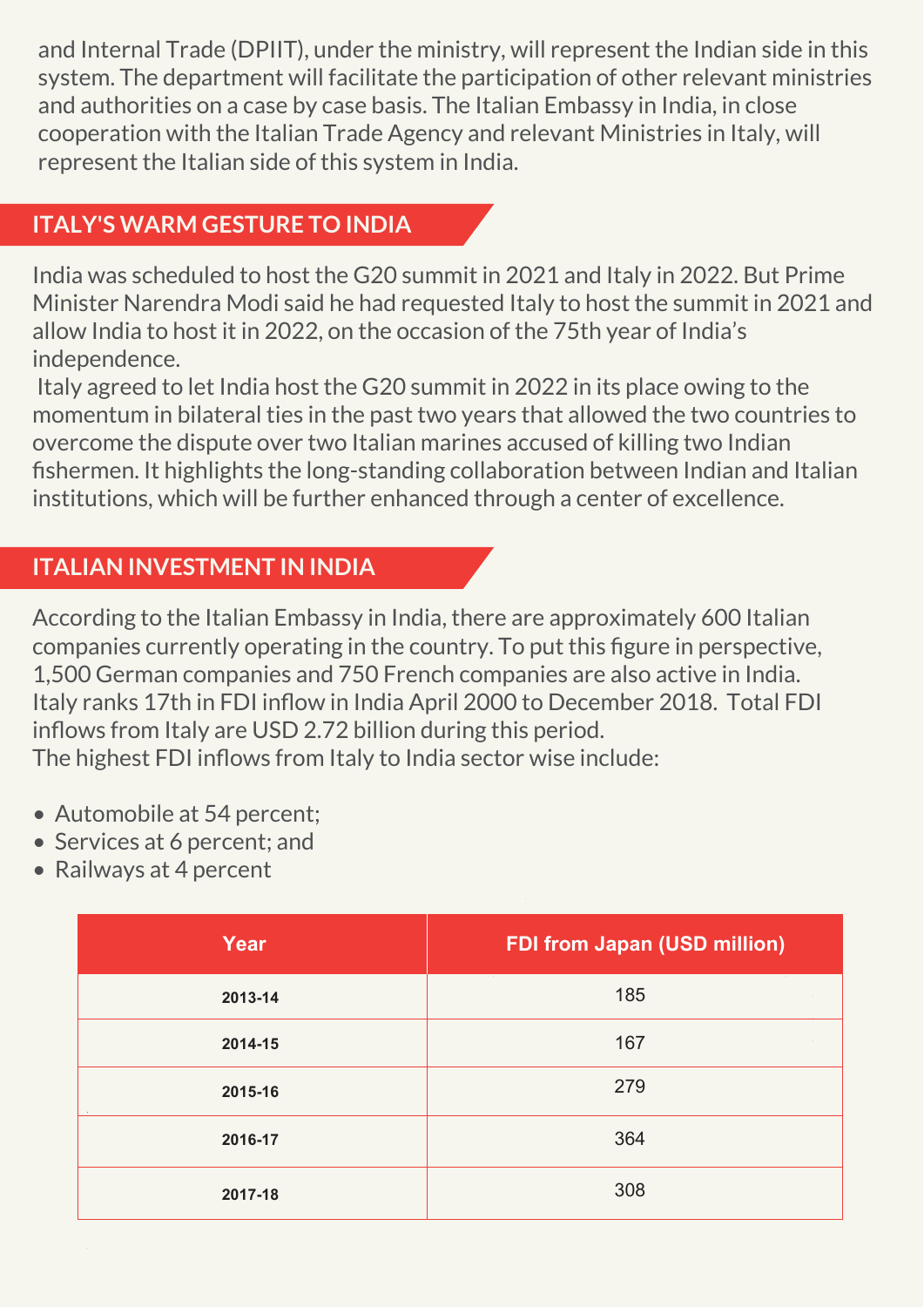Traditionally, Italian companies have gravitated towards India's major cities such as Delhi and Mumbai. But, with rapid urban growth, Italian manufacturers are identifying India's growing tier II cities as strategic sites for doing business. These smaller cities offer competitive labor and real estate prices and are making dramatic improvements in connectivity and infrastructure.

For instance, Bonfiglioli, an Italian manufacturer of gearboxes and gear motors, will be investing US\$13 million by February 2018 in order to expand their existing manufacturing plants near the southern city of Chennai as well as to establish a new facility in the western city of Pune. Manufacturing in India's tier II cities not only provides foreign companies with more direct access to India's domestic market but serves as an export base to neighboring Asian countries.

#### **Top Italian Companies in India-**

- Carraro India Pvt Ltd
- Ferrero India Pvt Ltd
- Piaggio Vehicles Pvt. Ltd
- Same Deutz Fahr India Pvt Ltd
- Benetton India Pvt Ltd
- Fiat India Automobiles Pvt Ltd
- Magneti Marelli Powertrain India Pvt Ltd
- Mecc Alte India Pvt Ltd
- Streparava India Pvt Ltd
- Tecnimont Pvt Ltd

#### **TRADE RELATIONS**

The Indo-Italian bilateral trend had been constantly increasing at high rates till 2011 and only in 2012 and 2013 the trend registered a negative growth, by -16.67% and -2.62% respectively, due to the global economic recession. The bilateral trade crossed for the first time with 7 billion Euro in 2010 and 8 billion Euro in 2011. In 2015 the bilateral trade registered a positive growth by +2.12% over the previous year and in 2016 the growth was +2.25%.

#### **Bilateral trade statistics for the past few years are given below:** *(Euro million)*

| Year                        | 2012                     | 2013     | 2014     | 2015     | 2016    |
|-----------------------------|--------------------------|----------|----------|----------|---------|
| India's export to Italy     | 3.749.10                 | 3.973.90 | 4,158.50 | 4.001.10 | 4238.89 |
| YoY Growth rate (%)         | $\overline{\phantom{a}}$ | 6.00     | 4.65     | $-3.79$  | 5.94    |
| India's import from Italy   | 3.346.40                 | 2.971.40 | 3,040.50 | 3,350.80 | 3278.01 |
| YoY Growth rate (%)         | $\overline{\phantom{a}}$ | $-11.21$ | 2.33     | 10.21    | $-2.17$ |
| India-Italy bilateral trade | 7.095.50                 | 6.945.30 | 7,199.00 | 7.351.80 | 7516.9  |
| YoY Growth rate (%)         | $\overline{\phantom{a}}$ | $-2.12$  | 3.65     | 2.12     | 2.25    |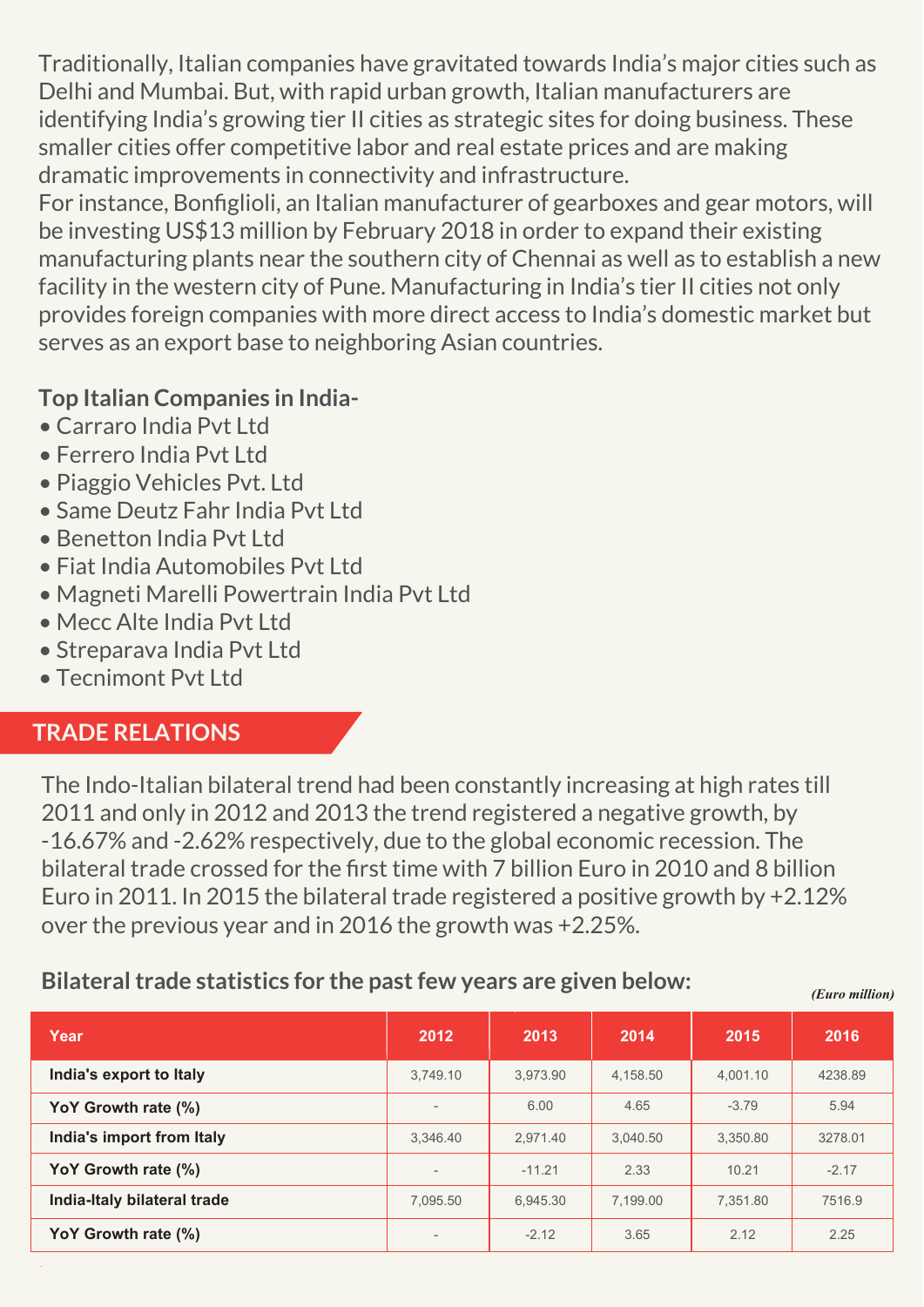#### **Top Products India Imported from Italy are:**

*(Euro million)*

| S.No.          | <b>HS</b><br>Code | <b>Commodity</b>                                                                                                                                                                                                                                                        | 2016-2017 | %Growth |
|----------------|-------------------|-------------------------------------------------------------------------------------------------------------------------------------------------------------------------------------------------------------------------------------------------------------------------|-----------|---------|
| 1.             | 8422              | Dish Washing Machines; Machinery For Cleaning Or Drying Bottles Or Other<br>Containers; Machinery For Filling, Closing, Sealing Or Labelling Bottles, Canes,<br>Boxes, Bags Or Other Containers; Machinery For Capsuling Bottles Jars, Tubes<br>And Similar Containers; | 2105.8    | 4.3     |
| 2.             | 8481              | Taps, Cocks, Valves And Similar Appliances For Pipes, Boiler Shells, Tanks, Vats Or<br>The Like, Including Pressure-reducing Valves And Thermostatically Controlled Valves                                                                                              | 1178.0    | 2.4     |
| 3.             | 8479              | Machines And Mechanical Appliances Having Individual Functions, Not Specified Or<br>Included Elsewhere In This Chapter                                                                                                                                                  | 1032.8    | 2.11    |
| 4.             | 3004              | Unsaturated Acyclic Monocarboxylic Acids, Cyclic Monocarboxylic Acids, Their<br>Anhydrides, Halides, Peroxides And Peroxyacids; Their Halogenated, Sulphonated,<br><b>Nitrated Or Nitrosated Derivatives</b>                                                            | 992.8     | 2.03    |
| 5 <sub>1</sub> | 8708              | Parts And Accessories Of The Motor Vehicles Of Headings 8701 To 8705                                                                                                                                                                                                    | 975.0     | 1.99    |
| 6.             | 8430              | Other Moving, Grading, Levelling, Scrapping, Excavating, Tamping, Compacting,<br>Extracting Or Boring Machinery, For Earth, Minerals Or Ores; Pile-drivers And<br>Pile-extractors; Snow-ploughs And Snow-blowers                                                        | 960.3     | 1.96    |
| 7.             | 4802              | Uncoated Paper And Paperboard, Of A Kind Used For Writing, Printing Or Other<br>Graphic Purposes, And Non-perforated Punch Card And Punch Tape Paper, In Rolls<br>Or Rectangular (including Square)sheets Of Any Size, Other Than Paper Of Heading<br>4801 Or 4803;     | 958.4     | 1.96    |
| 8.             | 8413              | Pumps For Liquids, Whether Or Not Fitted With A Measuring Device; Liquid Elevators                                                                                                                                                                                      | 930.9     | 1.9     |
| 9.             | 8445              | Machines For Preparing Textile Fibres; Spinning, Doubling Or Twisting Machines And<br>Other Machinery For Producing Textile Yarns; Textile Reeling Or Winding (including<br>Weft-winding) Machines And Machines For Preparing Textile Yarns                             | 912.6     | 1.86    |
| 10.            | 8483              | Transmission Shafts (including Cam Shafts And Crank Shafts) And Cranks; Bearings<br>Housings And Plain Shaft Bearings; Gears And Gearing; Ball Or Roller Screws; Gear<br>Boxes And Other Speed Changers, Including Torque Converters; Flywheels And<br>Pulleys          | 904.2     | 1.85    |
| 11.            | Others N/A        |                                                                                                                                                                                                                                                                         | 38035.1   | 77.65   |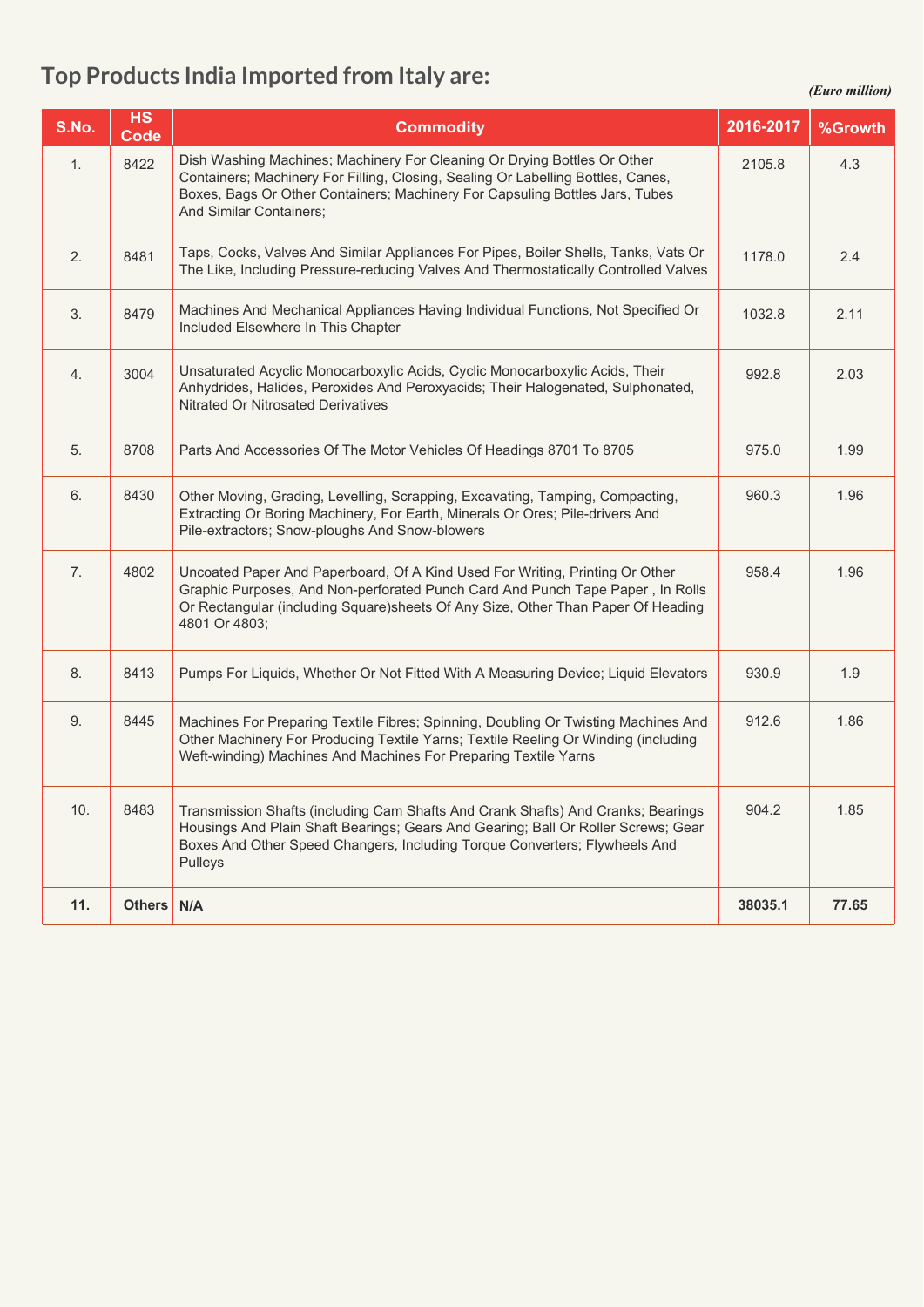#### **Top Products India Exported to Italy are:**

#### *(Euro million)*

| S.No. | <b>HS</b><br>Code | <b>Commodity</b>                                                                                                                                                                                                                                                            | 2016-2017   %Growth |       |
|-------|-------------------|-----------------------------------------------------------------------------------------------------------------------------------------------------------------------------------------------------------------------------------------------------------------------------|---------------------|-------|
|       | 307               | Molluscs, Whether In Shell Or Not, Live, Fresh, Chilled, Frozen, Dried, Salted Or In<br>Brine; Smoked Molluscs, Whether In Shell Or Not, Whether Or Not Cooked Before<br>Or During The Smoking Process; Flours, Meals And Pellets Of Molluscs, Fit For<br>Human Consumption | 2474.0              | 5.06  |
|       | 7601              | Unwrought Aluminium                                                                                                                                                                                                                                                         | 2104.5              | 4.3   |
|       | 7209              | Flat-rolled Products Of Iron Or Non-alloy Steel, Of A Width Of 600 Mm Or More,<br>Cold-rolled (cold-reduced), Not Clad, Plated Or Coated                                                                                                                                    | 2058.8              | 4.21  |
|       | 7208              | Flat-rolled Products Of Iron Or Non-alloy Steel, Of A Width Of 600 Mm Or More,<br>Hot-rolled, Not Clad, Plated Or Coated                                                                                                                                                    | 1633.4              | 3.34  |
|       | 901               | Coffee, Whether Or Not Roasted Or Decaffeinated; Coffee Husks And Skins; Coffee<br>Substitutes Containing Coffee In Any Proportion                                                                                                                                          | 1565.9              | 3.2   |
|       | $\vert$ 2933      | Carboxyimide-function Compounds (including Saccharin And Its Salts) And<br>Imine-function Compounds                                                                                                                                                                         | 1393.5              | 2.85  |
|       | 6403              | Footwear With Outer Soles Of Rubber, Plastics, Leather Or Composition Leather And<br>Uppers Of Leather                                                                                                                                                                      | 1315.6              | 2.69  |
|       | 7207              | Semi-finished Products Of Iron Or Non-alloy Steel                                                                                                                                                                                                                           | 1285.0              | 2.63  |
|       | 8708              | Parts And Accessories Of The Motor Vehicles Of Headings 8701 To 8705                                                                                                                                                                                                        | 1224.1              | 2.5   |
|       | 10. $\sqrt{7210}$ | Flat-rolled Products Of Iron Or Non-alloy Steel, Of A Width Of 600 Mm Or More, Clad,<br>Plated Or Coated                                                                                                                                                                    | 1154.0              | 2.36  |
|       |                   |                                                                                                                                                                                                                                                                             | 32679.9             | 66.85 |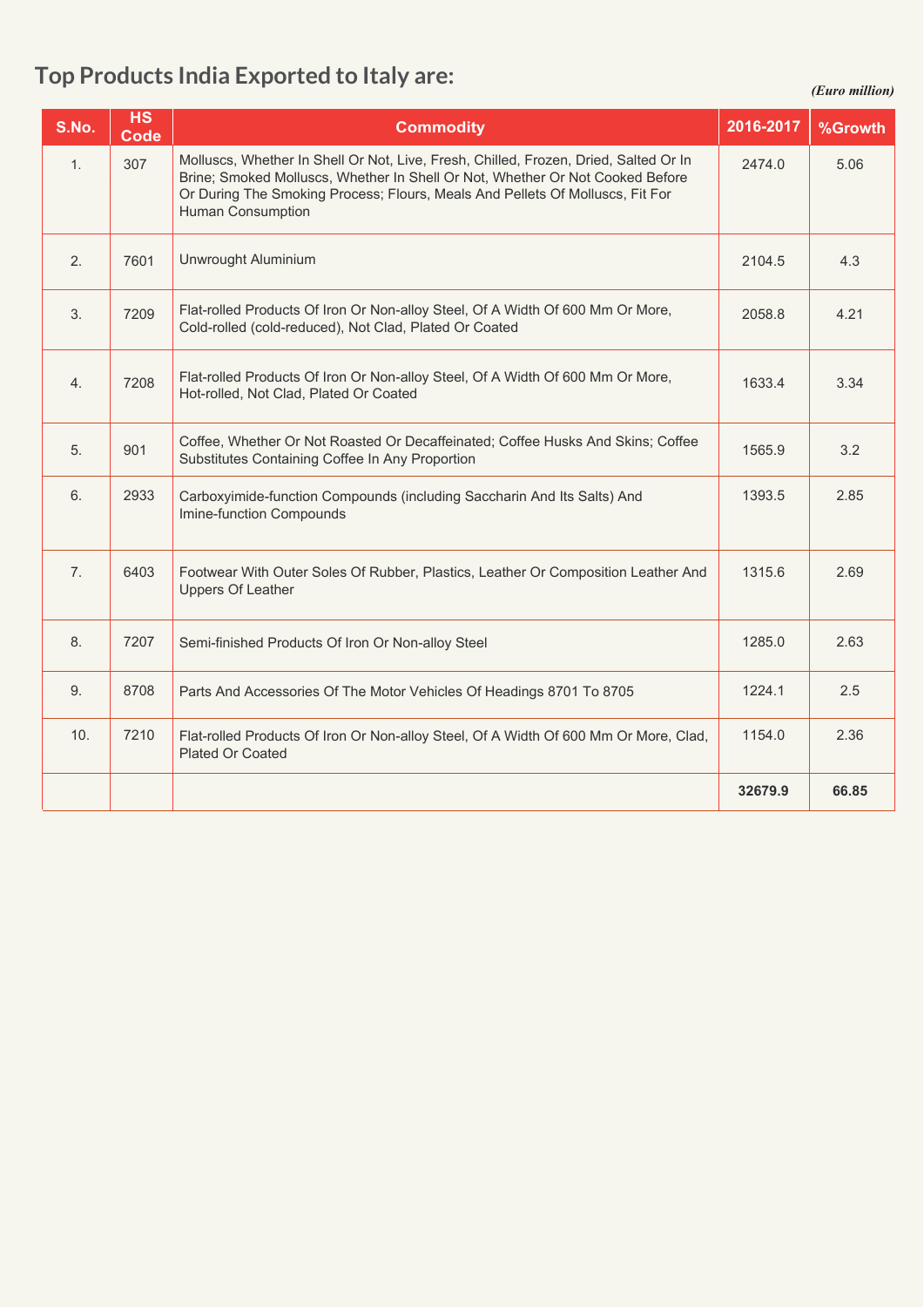# **IMPACT OF COVID-19**

The Indian economy has been experiencing significant slowdown over the past few quarters. In the third quarter of the current fiscal, the economy grew at a six-year low rate of 4.7%. There is a hope of recovery in a few months.

Italy is one of the countries most affected by the coronavirus outbreak across the globe, as the incidences have rising at a significant pace than any other country. In Italy, the death toll from COVID-19 surpassed 4,00,000 as on 8th June, 2020 witnessing a high fatal rate.



COVID-19 pandemic had a devastating impact on the Italian economy, as the industrial output fell significantly. Italy had a considerable position in the value of industrial production in the EU member states. For instance, as per the Eurostat, more than 75% of the value of sold industrial production in EU 28 was generated by six member states, including Germany, Italy, France, UK, Spain, and Poland with 28%, 16%, 12%, 9%, 8%, and 5%, of total EU respectively (Eurostat). The country accounted for nearly 2.4% (\$2.1 trillion) of the world's GDP in 2018.

#### **SECTORAL IMPACT**



As of now, many countries are going to ban the global exports of the components to the other country. It signifies that dependence on one country is hurting the global economy and countries are now on a lookout for alternative production hubs. The void created by disruption in global supplies can be filled by India, and it is a great opportunity for India to recover its economy by focusing on increasing the production in these categories.

Based on industry classification, the Italy economy is segmented into automobile, food & beverage, aviation, BFSI, retail, travel and tourism, healthcare, personal protective equipment, and others. Due to the COVID-19 pandemic, the Italian government has put the lockdown strategy to limit its spread. As a result, major automobile companies have temporarily shut down their factories to minimize the spread of coronavirus.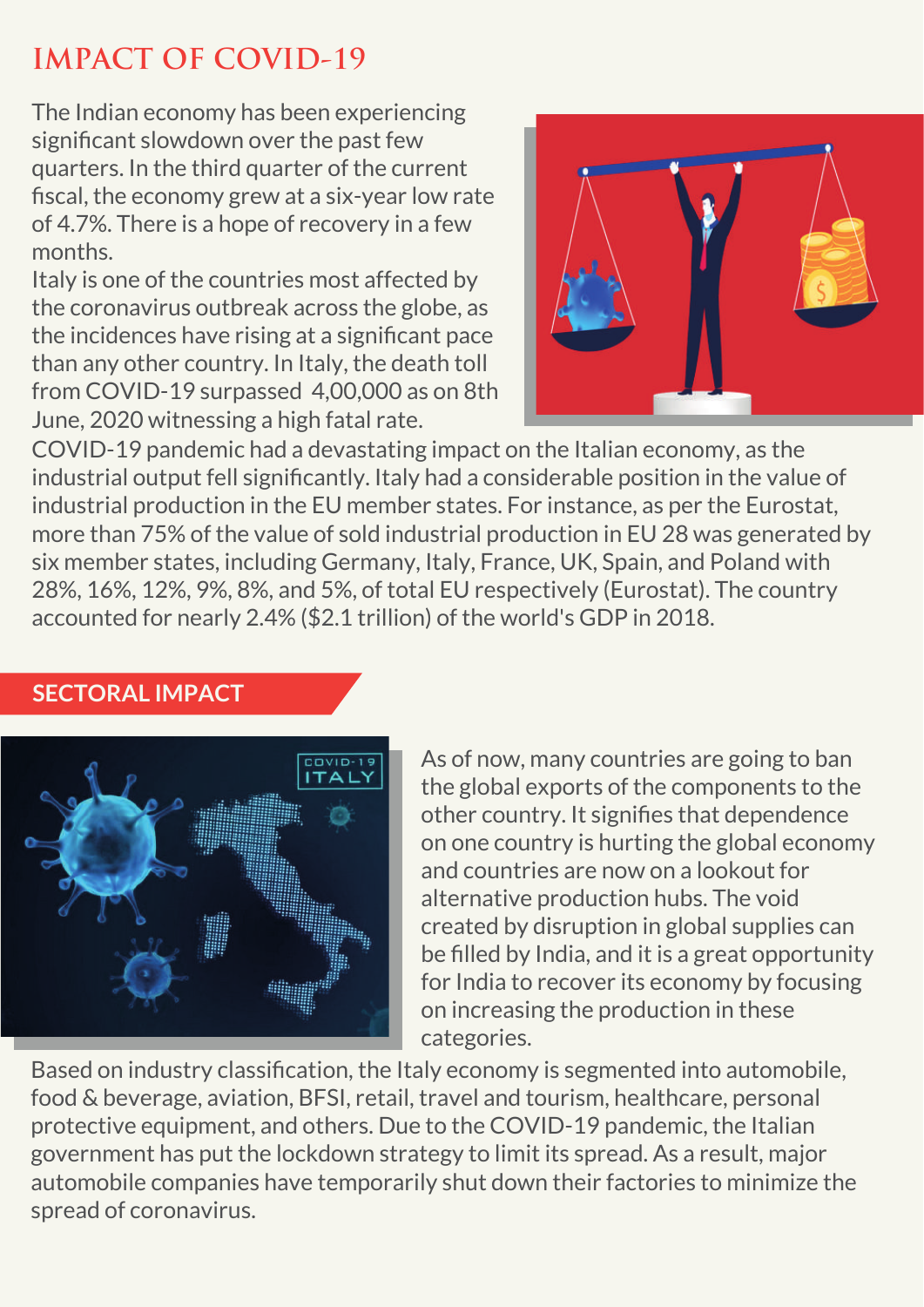China accounts for half of Italy's Asian exports and imports. Lower production due to factory shutdowns and reduced demand could affect Italy's trade in Asia. This critical situation will make the world think and formulate strategies to reduce the over dependence on only 1 country. Going by that policy, Italy is also likely to look out for other countries besides China, as presently among 21% of Asian trade 7% of imports in Italy is from China only.

Major items imported from **China** includes Machinery, metal, Textiles, chemical products, Instruments etc.

Some identified **opportunity areas** where India can expand its business are:

**Year Current Exports to Italy 1.30 Metal Textiles Machine (Auto ancillary parts) Chemical product** For metal, the country majorly depends on India For Metals, the country majorly depends on China followed by Turkey For machinery, the country primarily depends on China, Netherland followed by Japan For Chemical, the country majorly depends on Netherland and France followed by India and Japan. 25 11 10 15

As every cloud has silver lining, this pandemic situation can open doors for India to increase its bilateral trade with Italy. At present, India exports machinery and equipment worth USD 611 million and Italy majorly depends on China for machineries. With 'Make in India' initiative by the government of India, the country is focusing majorly on machinery and ancillary parts at present, and can increase its bilateral trade value in this sector

In textile sector, with lockdown in China, the price of Man-Made Fiber (MMF) imports is expected to rise significantly, resulting in higher price for some goods in the domestic market. If the current scenario persists over the next few months, the domestic retail market would also be impacted significantly. The shift in paradigm will allow India to open up more export avenues in Machinery sector along with Textiles.

The FDI equity flows in textile sector (per cent of total) is 0.75 percent (Apr 2000- Dec 2019). The key export markets for textile includes US, UK, Canada, Russia, UAE, Italy. The sector is one of the largest employers in the country, employing nearly 45 million of workforce.

Automobiles contributes 7.1 per cent to GDP and auto components contributes 2.3 per cent to GDP. The FDI equity flows in the sector (per cent of total) is 5.2 percent

*(fig.2017 in %)*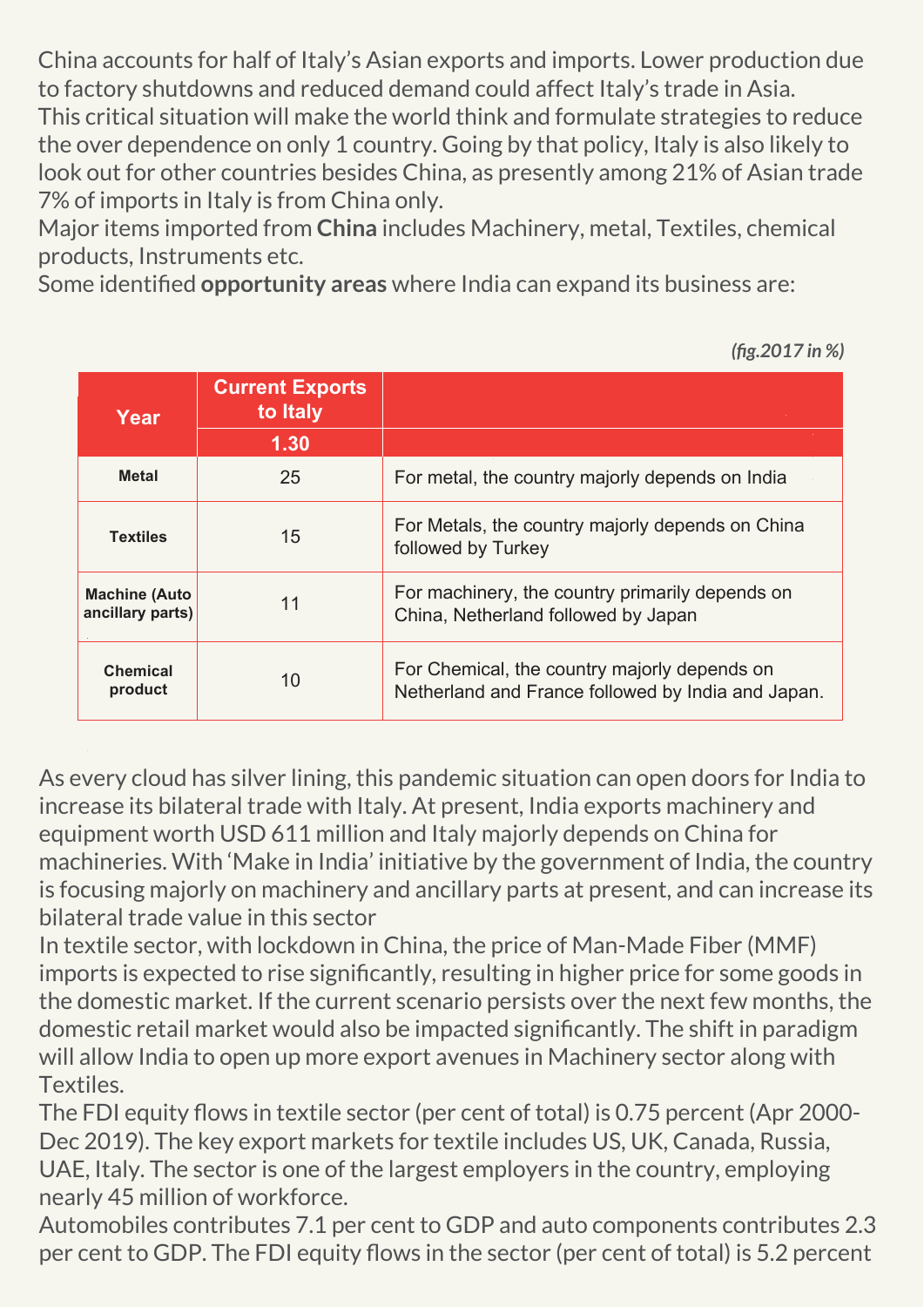(Apr 2000- Dec 2019). The key export markets for automotive includes US, Mexico, Bangladesh, African region and Asia.

The other commodities/ sectors where India has an edge include Plastic & Rubber, mineral products, vegetables etc. which can be exported in large scale to Italy to increase its share which is at present only 1.30% of Italy's import share.

#### **OPPORTUNITY AREAS FOR INDIA-ITALY PARTNERSHIP**

The 20th Session of India-Italy Joint Commission for Economic Cooperation (JCEC) was held on 26 – 27 February, 2019 in New Delhi. The JCEC is an institutional mechanism for bilateral trade engagement. In the meeting it was highlighted the importance of Italy as an important trading partner for India. Italy is India's 5th largest trading partner in the European Union and 25th in the World during 2017-18. Italy has inherent strengths in manufacturing, design and innovation and skills training while India has a vast pool of skilled human resources, competitive wage rates and an edge in sectors such as leather, gems and jewellery, auto components and textiles. There is an immense potential for the Italian and the Indian industries to have partnership and cooperation. The Indian government is committed to an early and balanced outcome of India-EU BTIA (Broad-based Bilateral Trade and Investment Agreement) negotiations.

Italian companies are keen to invest in India and it is time to put in place practical mechanism on the line of the working group on agriculture that has been set up to facilitate investment/joint venture in the agricultural sector of both the countries. Italy is also looking to work in areas like financial services, renewable energy, infrastructure, transport development in railways, construction and the auto motive sector, and India can use this opportunity to increase its trade share. At present, Indian government is already in talks with many foreign companies who are ready to move out of China with a bouquet of offerings to invest and set up in India.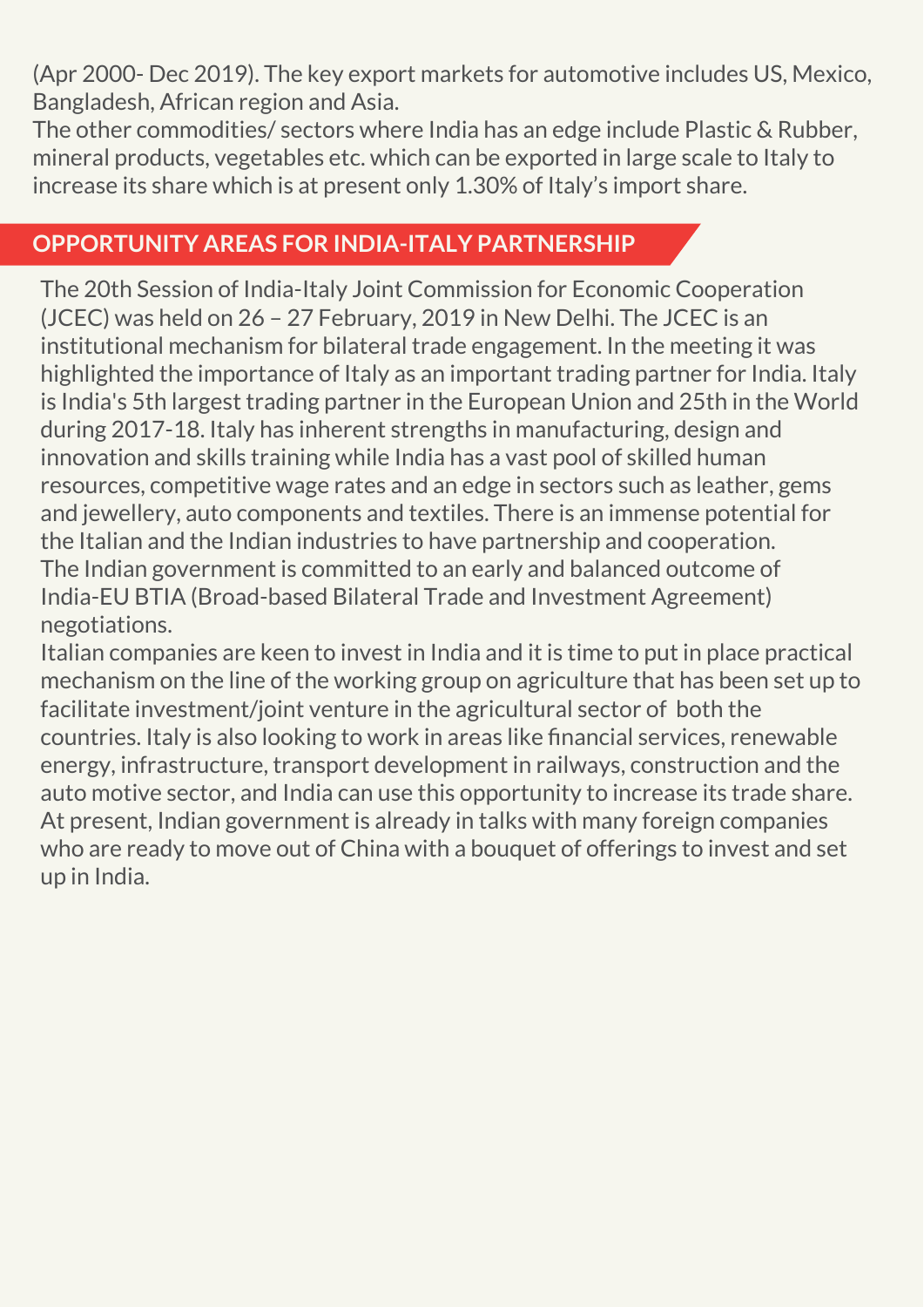# **References**

- https://www.oecd.org/economy/surveys/INDIA-2019-OECD-economic-surveyoverview.pdf
- https://www.india-briefing.com/news/italy-india-trade-relations-15512.html/
- https://www.mea.gov.in/Portal/ForeignRelation/Italy\_09-02\_2016.pdf
- https://oec.world/en/profile/country/jpn/
- https://www.oecd.org/economy/surveys/Italy-2019-OECD-economic-surveyoverview.pdf
- https://pib.gov.in/newsite/PrintRelease.aspx?relid=190834
- https://www.ibef.org/economy/trade-and-external-sector
- https://oec.world/en/profile/country/ita/
- http://www.ficci.in/pressrelease-page.asp?nid=2913
- https://www.business-standard.com/article/news-cm/india-and-italy-set-up-fasttrack-mechanism-to-facilitate-investors-and-companies-119071700577\_1.html
- https://www.fresherslive.com/current-affairs/articles/india-italy-to-set-upfast-track-mechanism-to-facilitate-investment-20696
- https://www.fundoodata.com/learning-center/top-italian-companies-india/
- https://www.india-briefing.com/news/italian-investment-india-15583.html/
- http://www.indiatradedata.com/what-india-import-export-italy
- https://www.indianembassyrome.gov.in/eoi.php?id=Trade
- https://www.focus-economics.com/countries/italy
- https://www.fresherslive.com/current-affairs/articles/italy-won-the-bid-to-hostthe-2026-winter-olympics-20359
- https://economictimes.indiatimes.com/news/politics-and-nation/warmth-in-ties-prompts-italy-to-let-india-host-g20-summit-in-2022/articles how/66913607.cms?utm\_source=contentofinterest&utm\_medium=text&utm\_ca mpaign=cppst